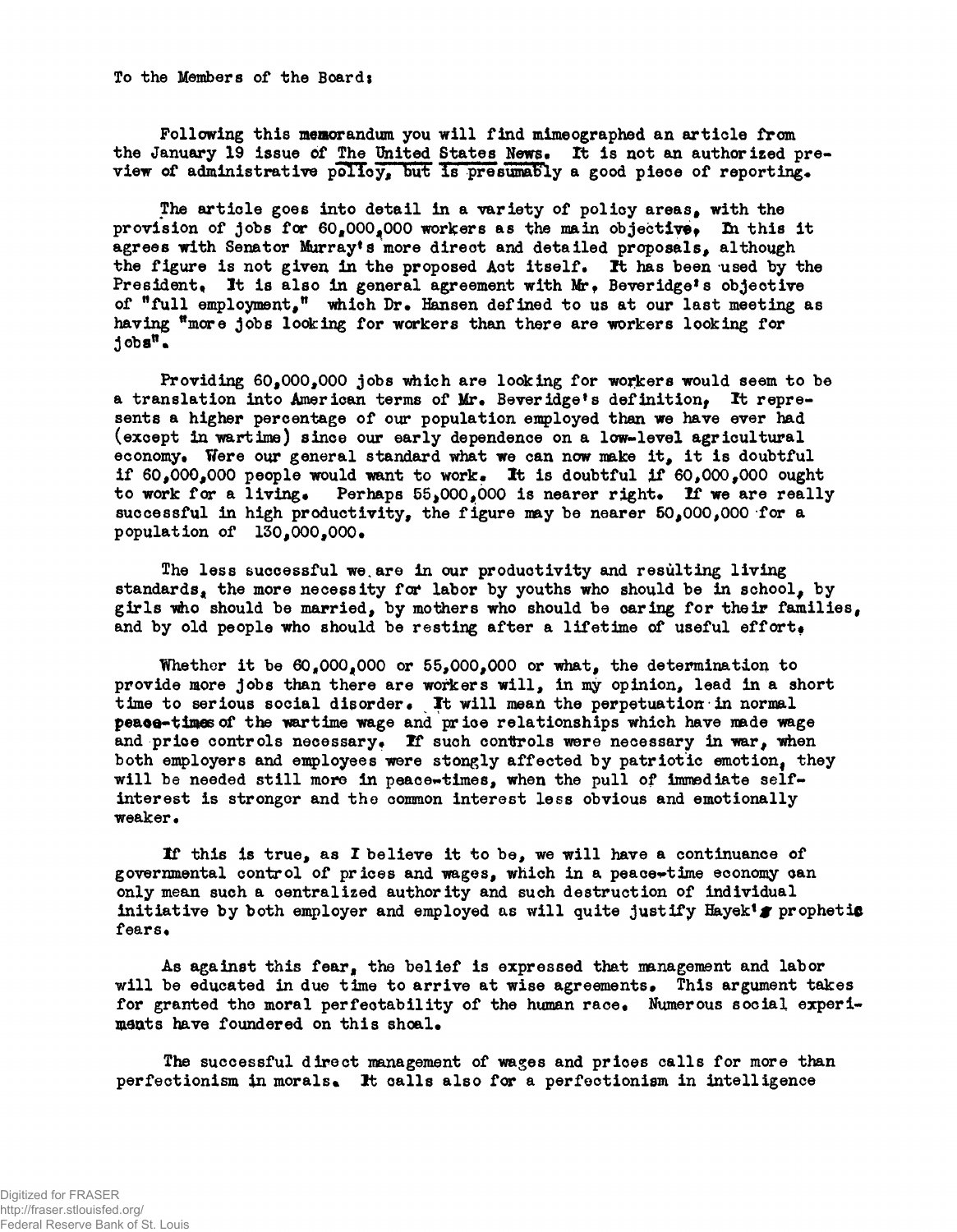**/** which approaches omniscience. More than one official of **O.P.A**, has been astonished at the far-reaching and unexpected results of his actions. He **cannot foresee these results, nor can the officials who set wage rates; nor can producers and consumers and employers and employees be convinced that** the imposed judgments are wise and just.

**The only hope for a centrally managed economy^ toward which I believe the Administration-Murray-Beverldge plan is driving us, lies in a drastic simpli**fication of our economy, through standardization of products and regimentation of distribution and consumption. The thought is attractive to the mechanistically-minded social dreamer, but it will be rejected by men who value freedom.

All the foregoing requires that an alternative be set forth. The alter**native to central planning and control is a profit system, under controls** adapted to its essential nature.

**The profit system has demonstrated its usefulness as an organizing principle for human society\* It takes into account the fact that the human** race is not omniscient and perfectly benevolent. It guides the millions of separate human decisions into channels which exhibit a steady progress in material well-being for whole nations, for many generations.

**That progress has not been unbroken\*** *Ixi* **particular, it has been subject** to recurring depressions. These depressions demand our most earnest study. They require the same earnest study as is given to sickness in the human body. **Their control may likewise require medications, perhaps surgery in critical** situations. But the great advances in general health have been made by im**proved hygiene, with a lesser dependence on more drastic measures\***

We need more intense study of the hygiene of the profit system. We cannot safely permit these recurring illnesses of depression. Can they not be as **successfully brought under control as have been the illnesses of the human body? Is it not perhaps significant that the Great Depression lasted far beyond its term, perpetuating mass unemployment right up into the beginning of war prow** duction, under recovery policies based on suspicion of our fundamental **principle of social organization—the profit system?**

**In the past the princes of private business have been puffed up with pride as they viewed the expansion of industry and increase of production made under** their control. Had they seen the picture more clearly, they would have **realized what a minute part tReir own decisions played as compared with the** millions of determinations continuously and automatically made by this organizing principle of our society.

**This same baseless pride threatens the economist and planner, as he views the deceptive ease with which such a large part of our economy is managed** and lays his plans for moulding it more nearly to his heart's desire. It is not managed by any man, or any group of men. It is in the control of this natural **Wganising** principle--the profit system. To get along without it re**quires perfection of morals and perfection of intelligence\* To work against it<sup>t</sup> or to endeavor to control it without understanding it?, invites disaster\***

**7**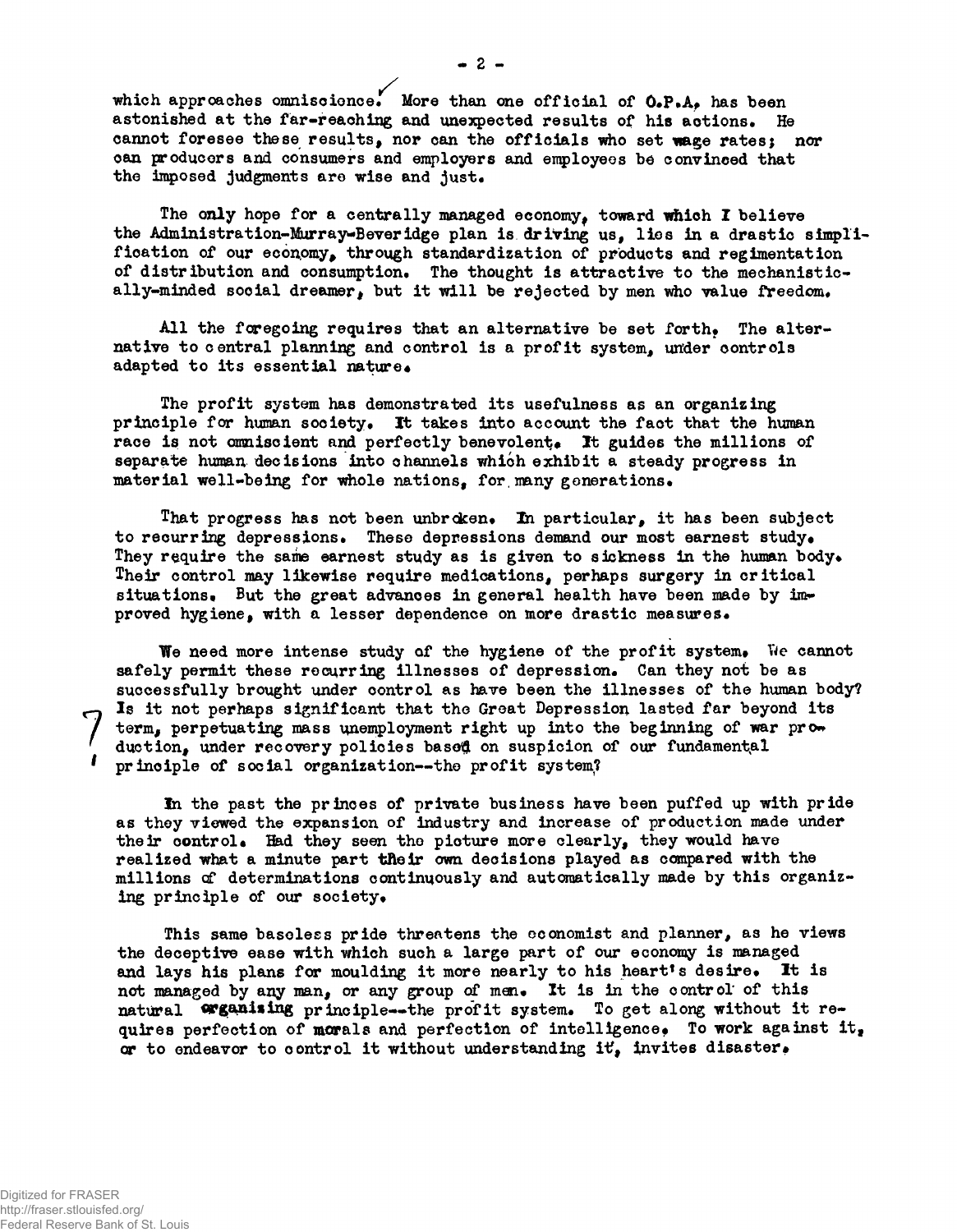Finally, may I express my own conviction that our old social system, under **improved hygiene, will make it possible for those able and willing to work to** find profitable work without serious delay or hardship. Such a goal is attainable and is a worthy objective of our industrial society.

**Ralph E» Flanders 50 Pearl Street Boston,Massachusetts\***

January 29,1945.